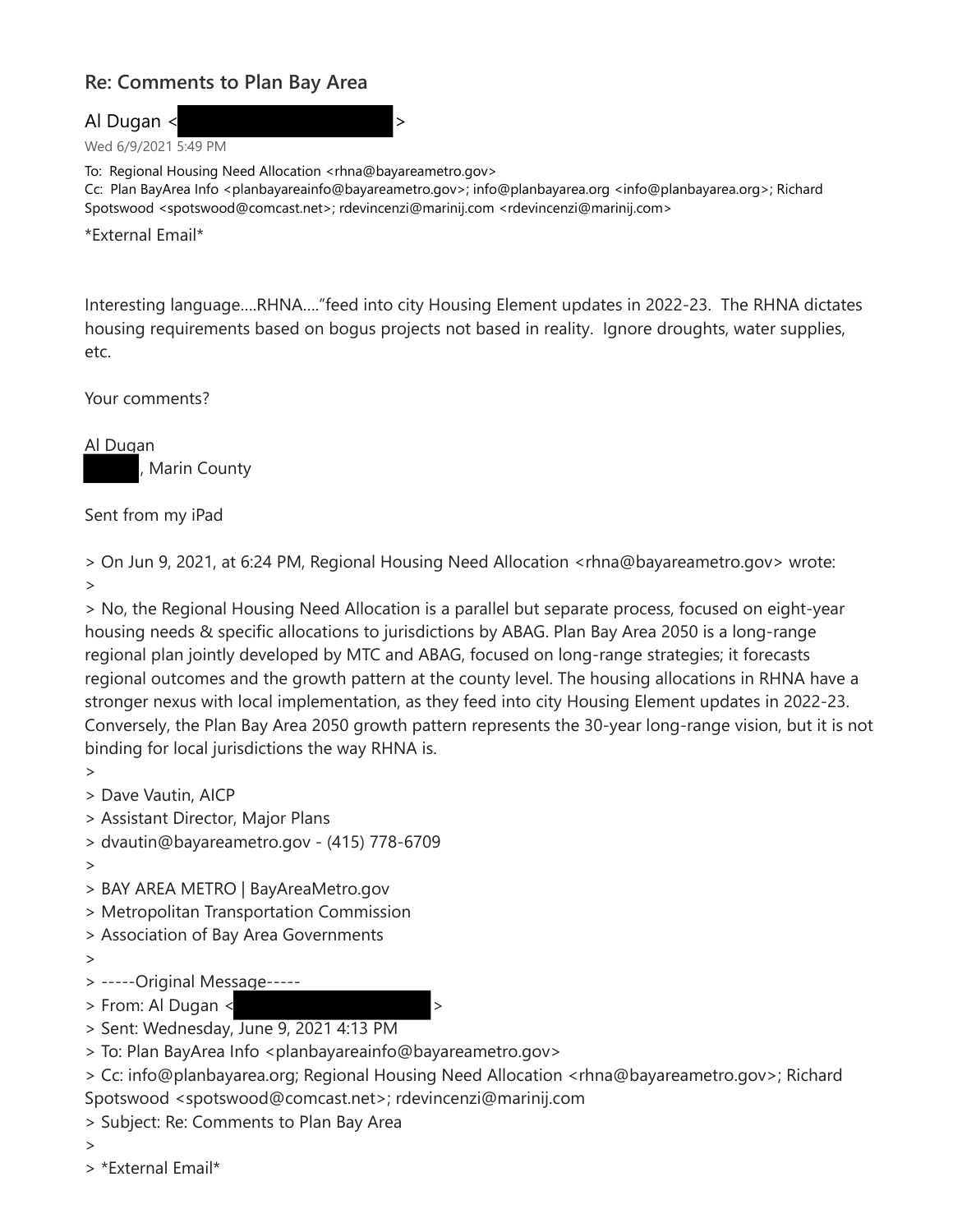> > So please educate me, RHNA is not part of Plan Bay Area? > > This seems like an imaginary Siloam the RHNA IS PART OF Plan Bay Area. > > Your thoughts? > > Regards, > Al Dugan , Marin County > > Sent from my iPad > >> On Jun 9, 2021, at 6:02 PM, Plan BayArea Info <planbayareainfo@bayareametro.gov> wrote: >> >> Hello Al,  $>$ >> I see that your comments on the RHNA process, not Plan Bay Area 2050. As such, I'm forwarding them over to RHNA email inbox so they can respond on that topic.  $>$ >> Dave Vautin, AICP >> Assistant Director, Major Plans >> dvautin@bayareametro.gov - (415) 778-6709  $>$ >> BAY AREA METRO | BayAreaMetro.gov >> Metropolitan Transportation Commission Association of Bay Area >> Governments >> >> -----Original Message----- >> From: Al Dugan <  $\rightarrow$ >> Sent: Wednesday, June 9, 2021 3:57 PM >> To: info@planbayarea.org >> Cc: Richard Spotswood <spotswood@comcast.net>; >> rdevincenzi@marinij.com; Dave Allen <dallen@marinij.com> >> Subject: Comments to Plan Bay Area  $>$ >> \*External Email\*  $>$ >> >> Making comments to this alleged planning tool is a joke. I submitted Marin is having a drought, and

you respond back the Executive Committee didn't accept this for consideration in the RHNA. This planning is a joke, pushed by developers, builders and investors, the triad, and is not tied to reality. You continue this charade of involvement with citizens but it is nothing but a CYA so you can check it off the list and still do exactly as the triad wants. Marin County RHNA numbers are astronomical and will not have future water for all of us, and you could care less. We should be using the DOF demographic units population numbers, they are used for all other planning and budgeting in CA. .

 $>$ 

>

>> I would love your comments back.